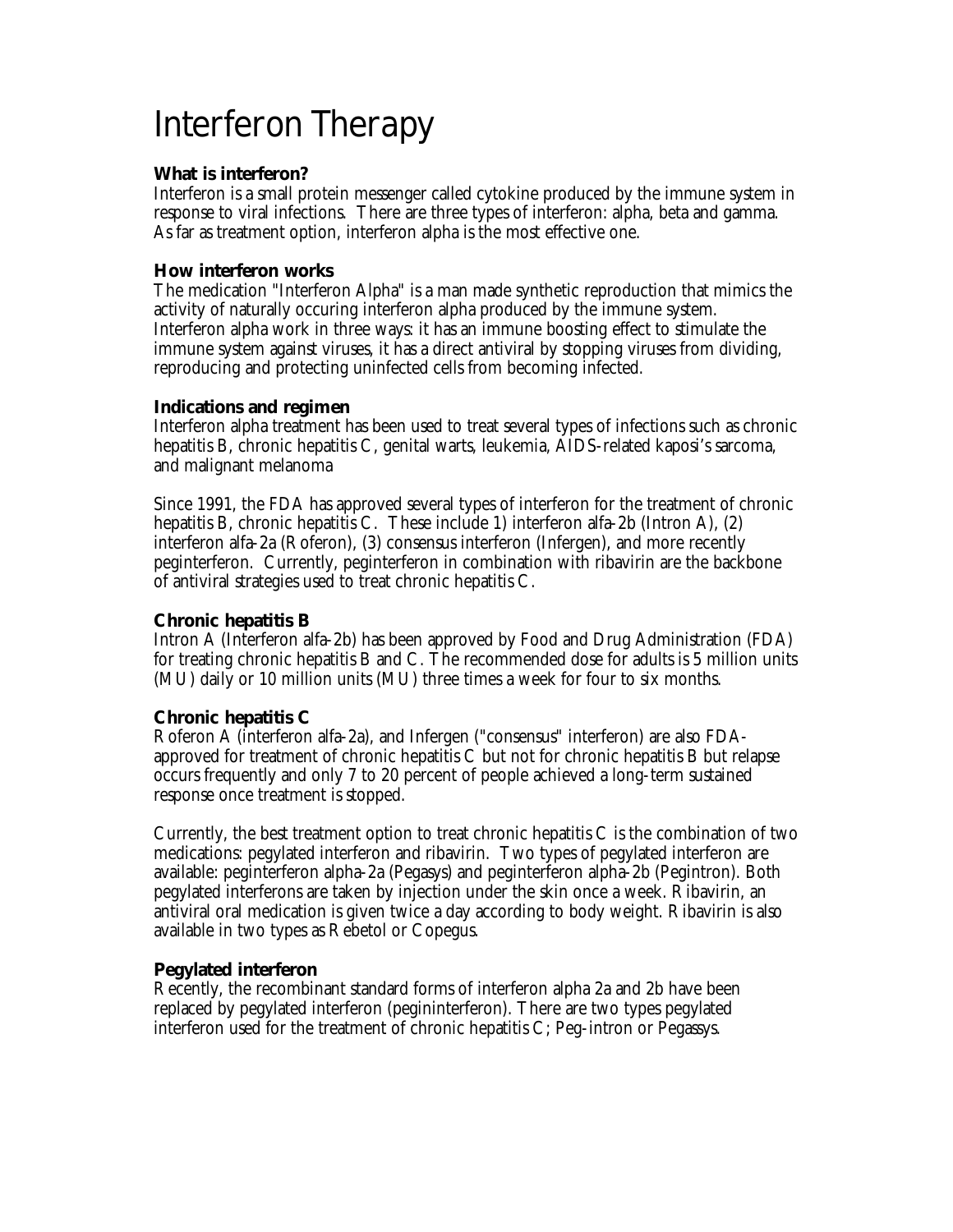Pegylated interferon is made when a chemical called polyethylene glycol (PEG) is attached to interferon. PEG helps the interferon to remain in the body longer, work more efficiently against hepatitis C virus (HCV) and yields higher sustained response rate. Because of its ease of administration and better efficacy, peginterferon has been replacing standard interferon both as monotherapy and as combination therapy for hepatitis C

PEG Intron (pegylated alfa-2b) is given once a week under the skin at a dose of 0.5 or 1.0 micrograms according to body weight e weekly for at least six months. In patients showing significant loss of HCV RNA (HCV viral load) at six months, treatment is continues for an additional six months, i.e., for a total course of treatment of one year.

Pegasys (pegylated interferon alfa-2a) is also given once weekly under the skin.

#### **Side effects**

The side effects for standard interferon and pegylated interferon are similar. Most side effects diminish in frequency and severity with continued administration.

The most common side effects are flu-like symptoms such as headaches, muscle aches, joint aches, fevers/chills and feeling sick vomiting, loss of appetite, feeling tired, and diarrhea, depression, mood swings, poor concentration, vagueness. The flu-like symptoms are likely to occur. They are most common at the start of therapy and may decrease with continued use. Over-the-counter fever reducers such as acetaminophen (Tylenol, others), ibuprofen (Motrin, Advil, others), and naproxen (Aleve), plenty of fluids, and taking the medication at bedtime may help to alleviate these symptoms.

Less common effects may include; metallic taste, dry skin dry mouth, loss or thinning of hair (temporary), pins and needles in the hands and toes, difficulty sleeping.

While on interferon treatment, temporary reduction in the production in white blood cells and platelets (clotting blood cells), and thyroid problems may occur. This makes you more vulnerable to infection, bleeding or bruising. It is important to report any signs of bleeding, bruising or infection to your doctor. The bone marrow returns to its normal state when the treatment is stopped.

#### **Interferon treatment is not for everyone**

Interferon therapy is not for everyone. The presence of other medical conditions may affect the use of interferon alpha. Make sure you tell your doctor if you have any other medical problems, especially you have the one of the following conditions: bleeding problems, Convulsions (seizures), history of mental problems (depression), diabetes, heart disease, kidney disease, lack of blood supply to any part of the body, lung disease, thyroid disease, autoimmune disease (problems with overactive immune system). Your doctor will perform blood work al least once a month to monitor any abnormalities within the white blood cells, the platelets, and the red blood cells. Also, Interferon should not be use by pregnant women because it is not known whether interferon alpha will be harmful to an unborn baby. Do not use this medication if you are pregnant or could become pregnant during treatment. In addition, it is not known whether interferon passes into breast milk. Do not use this medication without first talking to your doctor if you are breast-feeding.